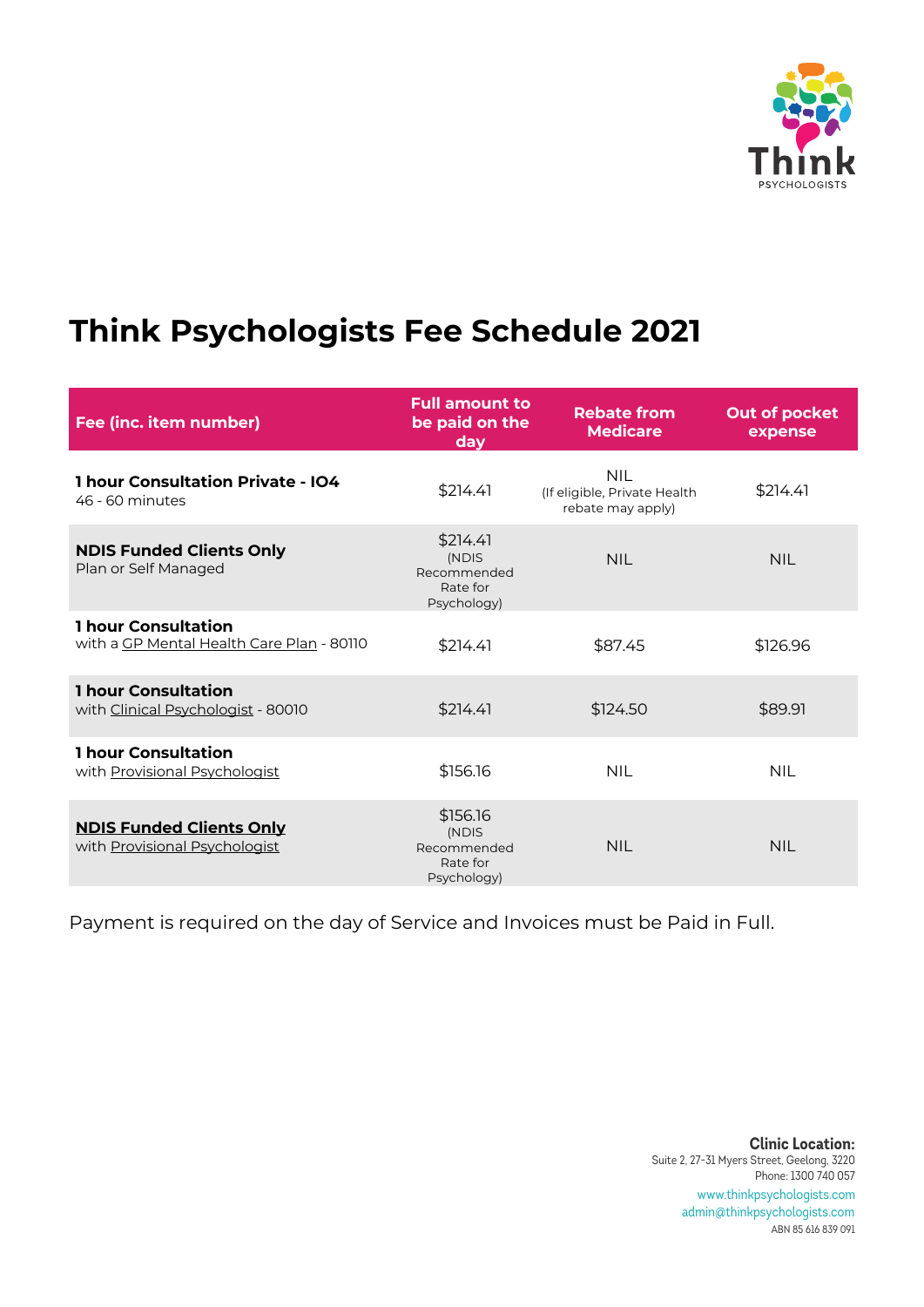### **Please note:**

- The Fee Schedule will be updated in line with the currency of the NDIS Price Guide and reflects the recommendations of the Australian Psychological Association.
- The Australian Psychological Association recommended rate for Psychology in 2021 – 2022 is \$267 for a 50-minute psychology session. We have reduced this rate to be in line with the NDIS price guide.
- Your child is not required at the initial consultation as this appointment allows the psychologist to gather a developmental history.
- If you have provided the clinic with a current GP Mental Health Treatment Plan (MHTP) then you will be entitled to claim a rebate from Medicare.

The full amount **must** be received first by our clinic and then the claim will be processed – note a MHTP has limitations, and these should be discussed with your GP. The Mental Health Treatment Plan does not apply to the initial appointment.

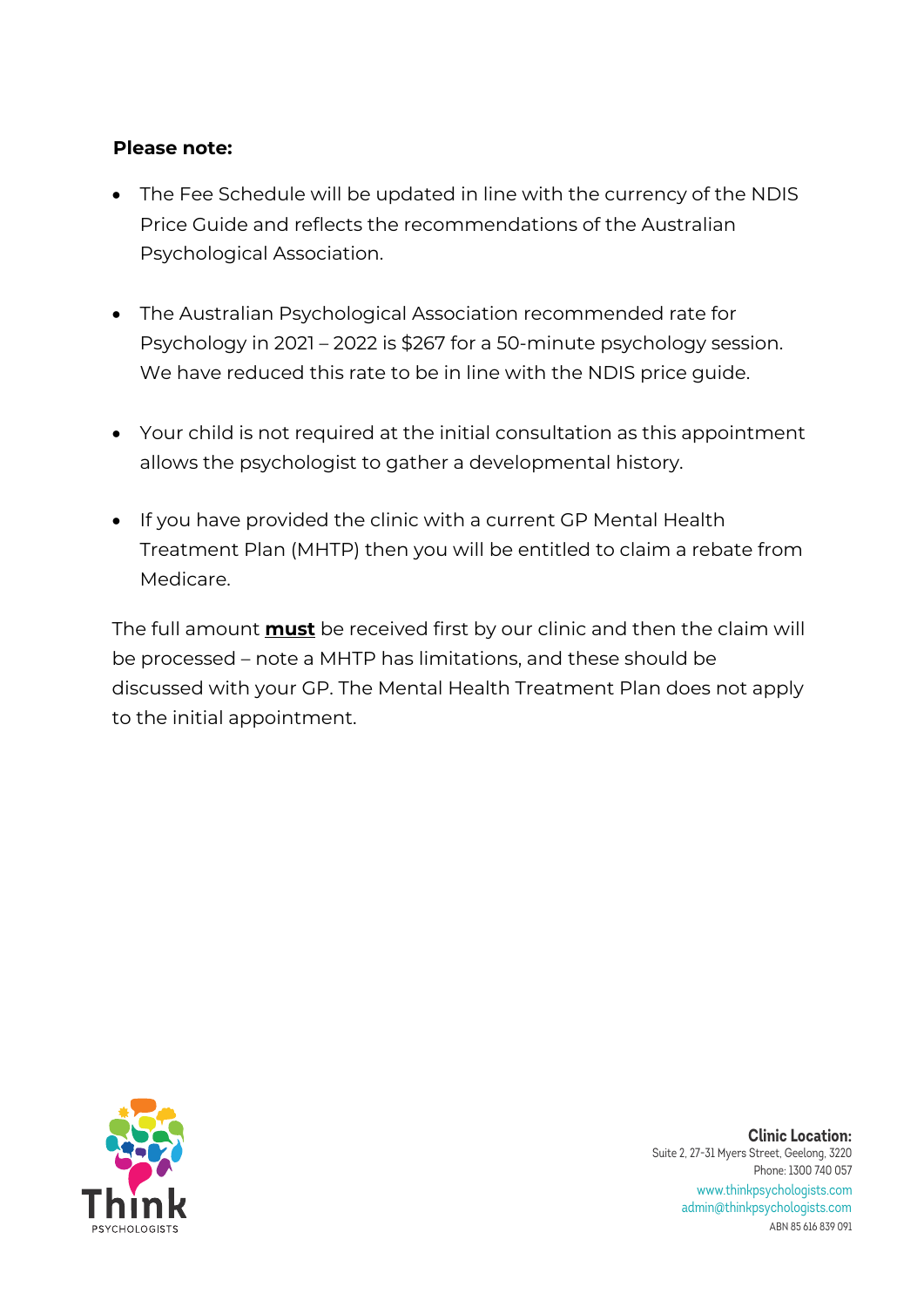### **Assessments**

Rebates are **Not** available from Medicare for any assessment. Please contact your own private health fund to determine if a rebate is applicable. (Item numbers are not available for assessments).

### **Cognitive Assessment:**

The 'Intellectual Ability' assessment is a cognitive assessment. The cost is **\$1,545.** 

We require a 50% (\$772) deposit to confirm this assessment.

### **Includes:**

The assessment is usually completed over a **Three appointment process**.

- The first appointment being between the psychologist and the parent/s to discuss openly their concerns and for the psychologist to gather a developmental history for the assessment.
- The second appointment is the assessment with your child.
- The third appointment is for the parents to receive feedback and the results from the psychologists findings.
- The written report will be finalised based on assessment and forwarded to you upon completion.

The Vineland Adaptive Behavioural Scale has an additional cost of **\$90**.

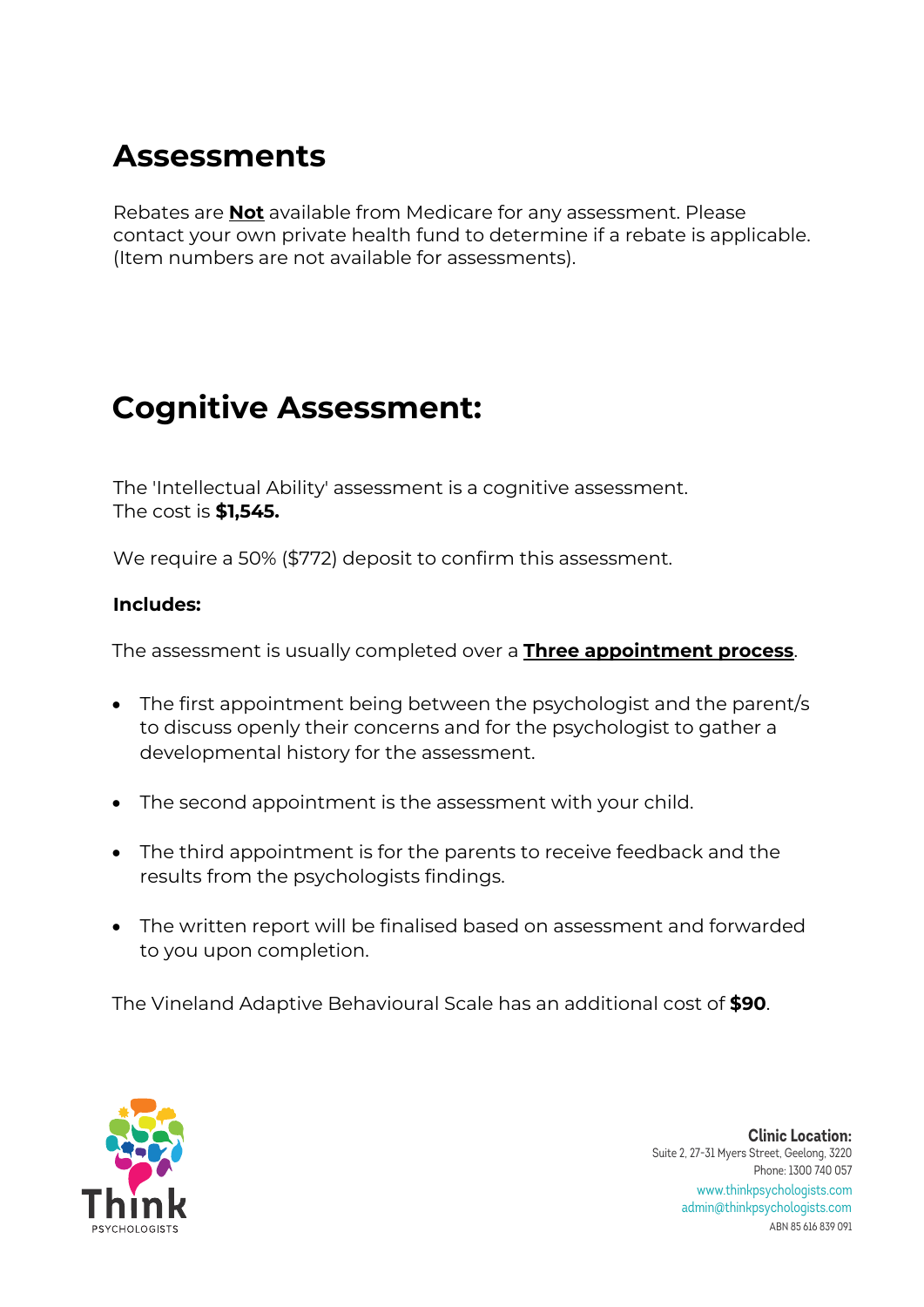# **ASD Assessment:**

### **The cost of this assessment is \$1,965**

Please note we require a 50% (\$982) deposit to confirm this assessment.

• A **valid referral is required from a paediatrician** for us to undertake this assessment.

We will forward an invoice to you should you decide to accept this appointment. The balance is required at the final appointment. A diagnostic report from the assessment will be finalised and sent to you within 4 weeks of the feedback appointment.

### **Includes:**

- The first appointment being between the psychologist and the parent/s to discuss openly their concerns and for the psychologist to gather a developmental history for the assessment.
- The second appointment is the assessment with your child.
- The third appointment is for the parents to receive feedback and the results from the psychologist's findings.
- The written report will be finalised based on assessment and forwarded to you upon completion.

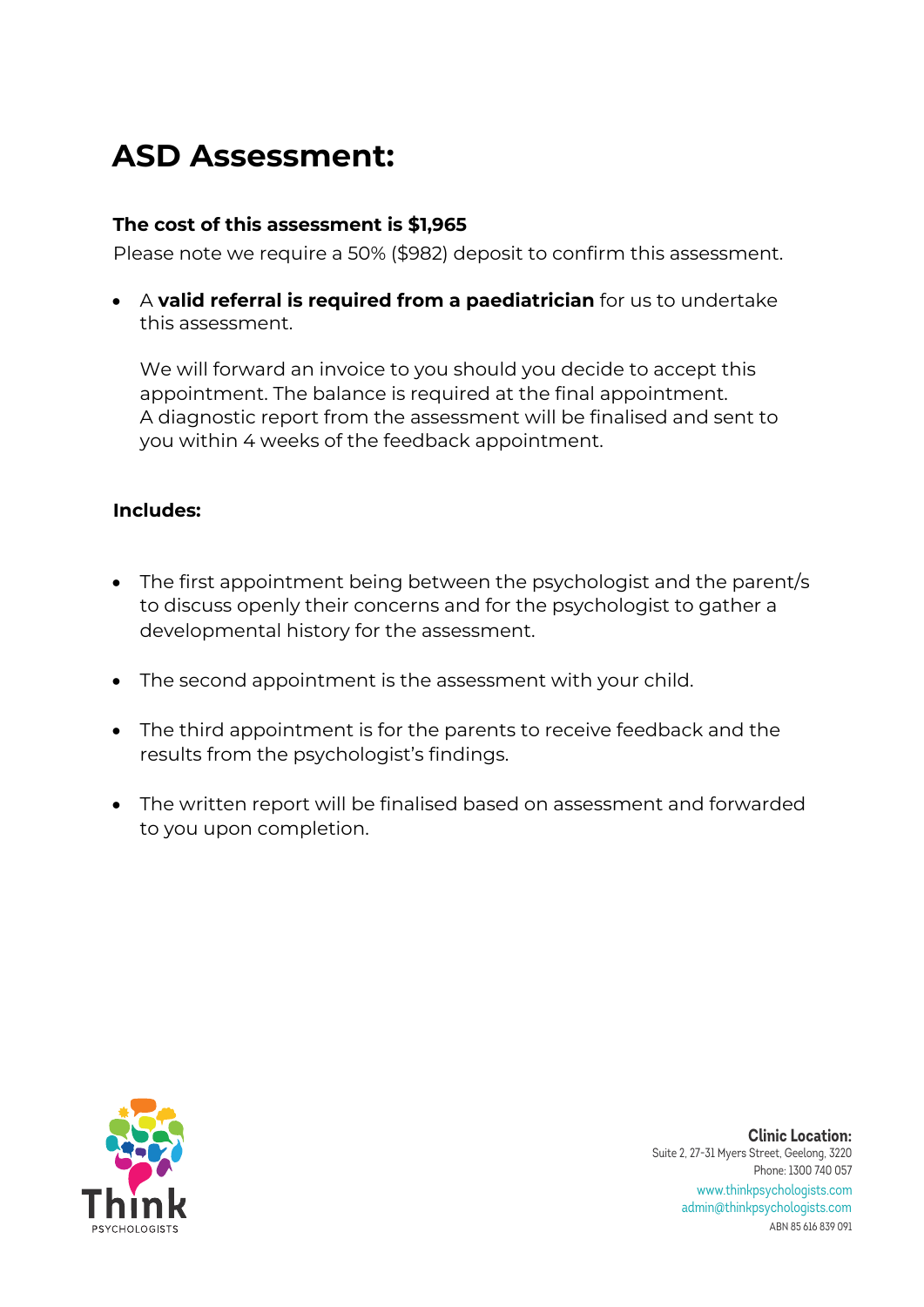# **Dyslexia Assessment:**

### **The cost of this assessment is \$1,965**.

Please note we require a 50% (\$982) deposit to confirm this assessment.

This is a comprehensive assessment that takes place over four sessions.

### **Includes**

- The first appointment being between the psychologist and the parent/s to discuss openly their concerns and for the psychologist to gather a developmental history for the assessment.
- The second and third appointments involve the assessment phase with the child.
- The fourth appointment is for the parent/s to receive feedback and the results from the psychologist's findings.
- The written report will be finalised based on assessment and forwarded to you upon completion.

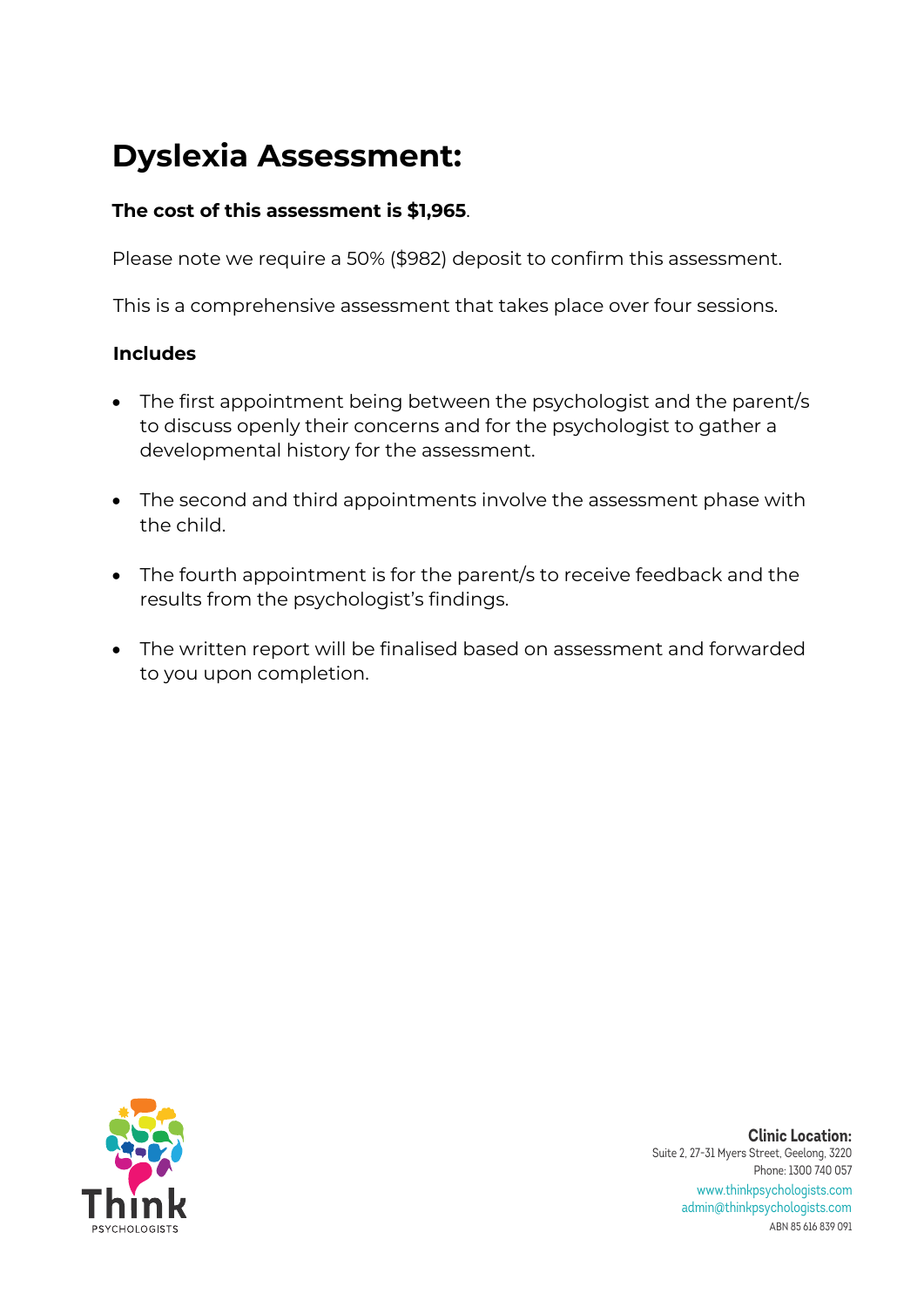## **Cogmed Program:**

### **The cost of this program is \$1,300.**

Please note we require a 50% (\$650) deposit to confirm commencement of this program.

### **Includes:**

- 5 Week Program
- Initial consultation for Cogmed which includes a brief working memory consultation discussion (no written report)
- Q & A regarding Cogmed and determining your child's suitability to the program is an additional \$210.
- If you would like a written report there is a fee of \$275.